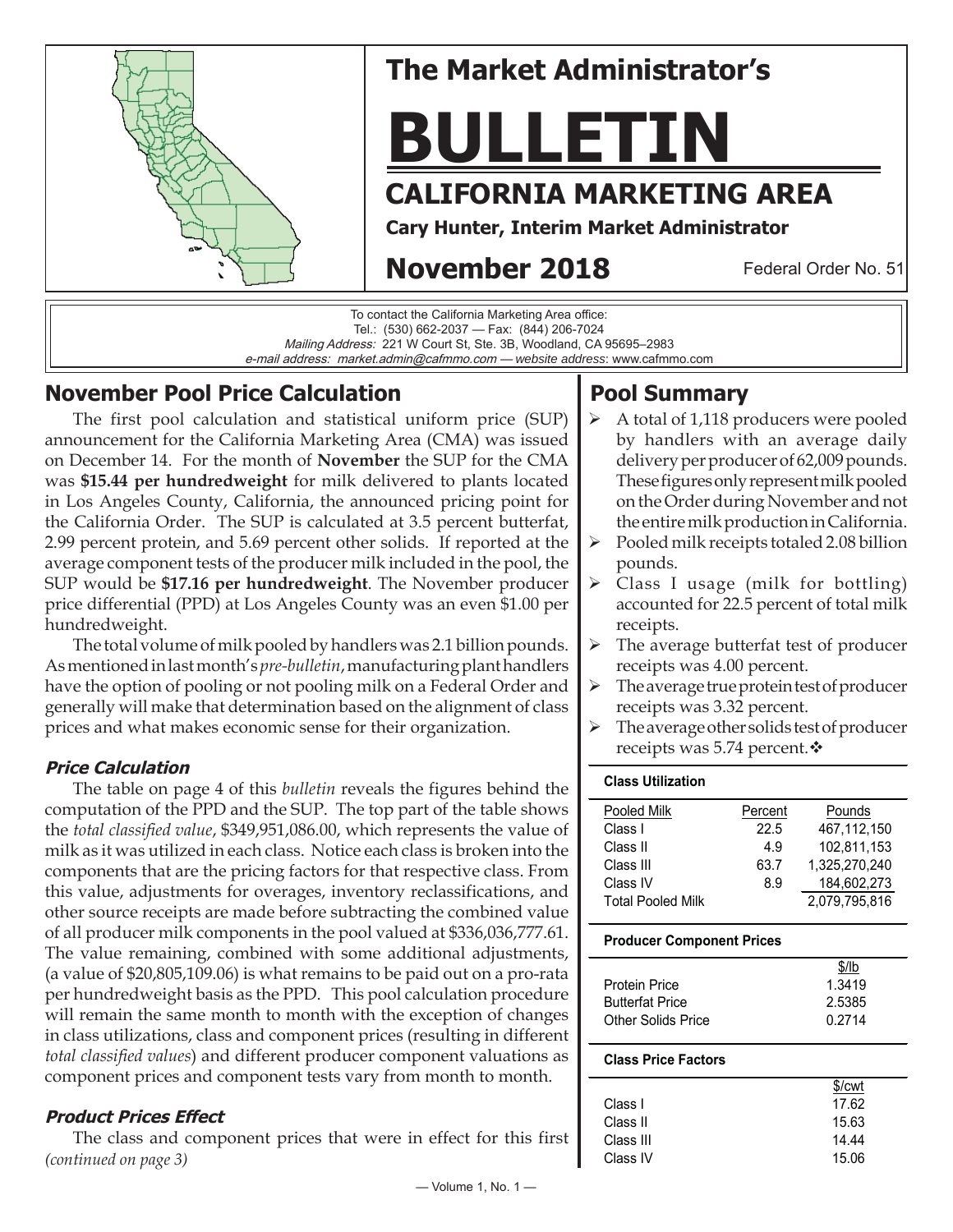# **Contributions to Producers' Total Gross Value**

Under the California Milk Marketing Order multiple component pricing system, producers are paid on their respective volumes of components (butterfat, protein, and other solids) in their milk plus the Producer Price Differential (PPD). They receive the same per pound price for their components as the Class III per pound value for butterfat, protein, and other solids. Since the pool is made up of four classes of milk, it is the extra value in the pool generated by Classes I, II, and IV that is paid to producers via the PPD.

In the example below, the composition of a hypothetical producer with 2 million pounds per month pooled is shown. This hypothetical producer's total gross payment was calculated using actual component prices for November 2018. The tests are the average tests reported for all producers during that month. Additionally, an example where standardized component tests were used is shown.

During November, using the pool average tests, butterfat contributed 59.1 percent of the producer's payment. For the 2 million pounds, at 4.00 percent butterfat, 80,000 pounds of butterfat were produced. At \$2.5385 per pound, the total value generated from butterfat equaled \$203,080.00. Similarly calculating, protein and other solids contributed 26.0 and 9.1 percent of the producer's payment, respectively. The November PPD equaled \$1.00 per hundredweight and contributed in \$20,000 of value, or 5.8 percent of the producer's total payment.

The share that each component contributes to the total producer price varies month to month as dairy product market prices move relative to each other. Dairy product prices for cheese, butter, nonfat dry milk, and dry whey are the basis of the component prices. These prices are reported weekly by the USDA, Agricultural Marketing Service's National Dairy Product Price Sales Report (NDPSR). Monthly weighted average NDPSR prices are inputs to Federal Order pricing formulas. For instance, the NDPSR butter price moves the butterfat price, and the NDPSR cheese price predominantly moves the protein price. The butterfat price has exceeded the protein price for all but 5 months since September 2016 and so has generally contributed the largest share of the total producer value over that time. It is important to note that the proportions are affected by both the price of the component and its respective test value during the month.

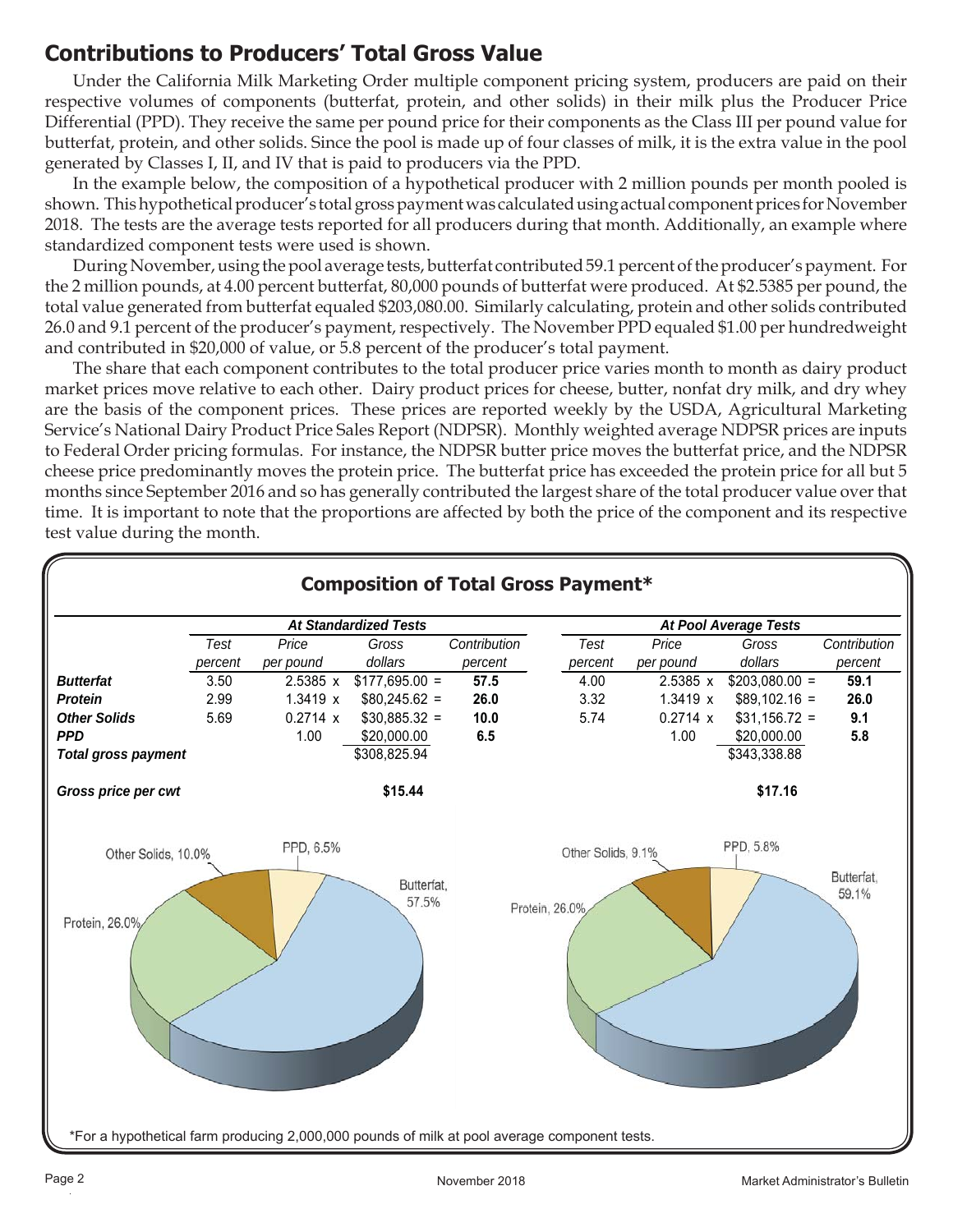## **Marketing Services in Order 51**

An important function of Federal Milk Orders is assuring that producers are accurately paid for the milk they produce. With producer payments based on pounds of components (butterfat, true protein, and other solids) together with the volume of milk produced (paid per hundredweight via the producer price differential), assuring accurate component tests and volume measurements is critical. Under Federal Orders these verification functions are conducted under the *Marketing Services* provision of the Order and, within Order 51, a marketing services program is being established to assure accurate payment to producers.

#### **Nonmember and Cooperative Producers**

Producers who do not belong to a cooperative will have verification services conducted on their behalf by the Market Administrator. To cover this expense a deduction of 5 cents per hundredweight will be made on the volume of their producer milk pooled on the Order during the month. For the first few months the deduction for marketing services will be waived while the program becomes fully implemented.

Cooperatives have the responsibility to provide such services to their membership and the Market Administrator will verify on an annual basis that a cooperative is providing such services to members. If they are deemed to be providing adequate market services, the cooperative and the volume of producer milk they pool can be exempted from the marketing services deduction. In some cases, cooperatives may elect to have such services provided directly by the Market Administrator, in which case they will be charged for the services provided.

#### **Currently In Place**

Already, Market Administrator personnel have been working with California milk testing laboratories implementing a lab performance monitoring program to assure that labs testing producer milk pooled on the Order are providing accurate component test results. Market Administrator staff also have been working with the California Department of Food and Agriculture who have long had an oversight role with the state's milk testing laboratories. In the months ahead, additional verification and monitoring procedures will be shared and implemented as appropriate with the state's milk testing laboratories.

Another significant part of the marketing services program is verification of milk weights through bulk tank calibrations and/or meter verification to assure proper milk weight measurements. Market information is another service provided under the heading of *Marketing Services* and publications such as this *Bulletin,* pricing information, and various statistical releases fall into this category. As the *Marketing Services* program continues to be implemented in Order 51, producers who have questions about their milk testing or weighting or statistics in an article can email or call the contact information on the top of the front page.  $\mathbf{\hat{v}}$ 

## **November Pool Pay Dates**

Once the pool has been completed, payments for November's pooled milk are due as required under the Order. The first date applies to handlers that must pay into the Producer Settlement Fund. The next date is for payments to handlers that would receive money from the fund. In addition, on that same date handlers must have paid cooperatives for the milk they purchased from them. The last date is when producers who ship directly to handlers should have received their final payments (payment for the second half of the month's milk). The schedule below will appear each month on page 2 of the Statistical Uniform Price Announcement updated for the respective month's due dates.

| <b>Payment Schedule</b>                                      |                   |  |  |  |  |
|--------------------------------------------------------------|-------------------|--|--|--|--|
| Payment Dates for the Month of:                              | November 2018     |  |  |  |  |
| Payments TO the Producer Settlement Fund due on:             | December 17, 2018 |  |  |  |  |
| Payments FROM the Producer Settlement Fund made on:          | December 18, 2018 |  |  |  |  |
| Final payments TO a Cooperative Association must be made on: | December 18, 2018 |  |  |  |  |
| Final payments to Producers must be RECEIVED by:             | December 19, 2018 |  |  |  |  |

## **Pool Calculation** (continued from page 1)

pool were derived from the National Dairy Product Sales Report (NDPSR) that is collected weekly by USDA Dairy Program. The Class I price (announced on October 17) was based on reported sales data during the first two weeks of October. The Class III, IV and other remaining pricing factors for November were released on December 5 and were based on survey prices during the full month of November. During the time between when the advanced Class I price was issued and when the Class and Component price was issued, cheese prices declined resulting in a drop in the Class III price. As a result, the spread between the Class I price and the Class III price was \$3.18 per hundredweight, resulting in a fairly significant PPD value. If in future months, when both the advance price and class and component prices are based off of more comparable market prices (i.e. there are not significant intra-month changes in commodity prices as reported in weekly NDPSR surveys), the spread between the Class I price and Class III likely will not be as large, leading to lower PPD values. ❖